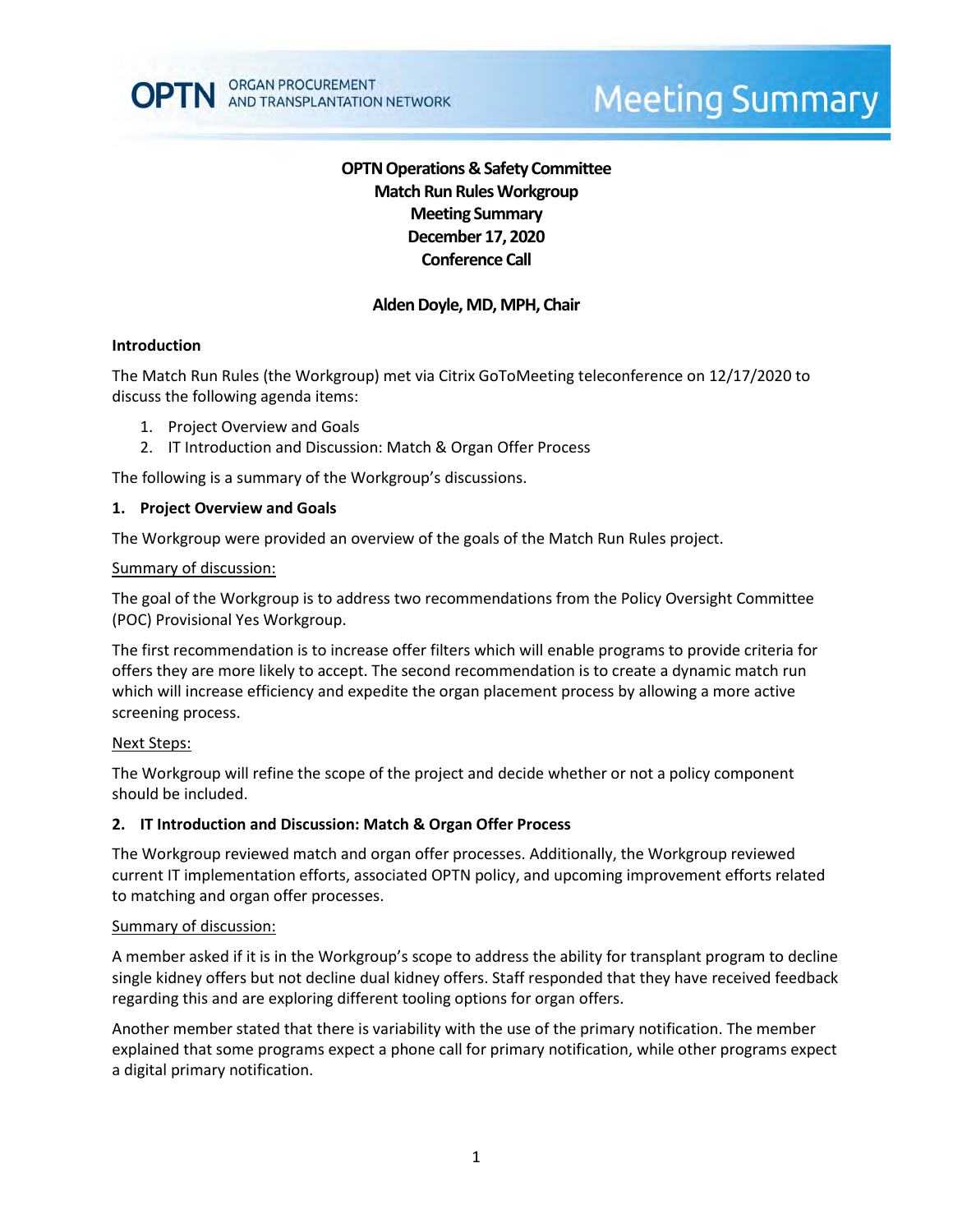A member asked if the Workgroup could discuss the potential of allowing organ procurement organizations (OPOs) to send offers nationally. Staff responded that this type of recommendation would require a policy change, and the Workgroup is able to discuss and consider this topic.

Another member asked for more information about feedback from the programs that participated in the Offer Filters Pilot. Staff responded that they have received feedback requesting additional criteria and expanding it to dual kidney offers. Staff stated that a survey is currently being sent to the programs which will result in a more substantial compilation of feedback.

A member suggested the Workgroup should refine their goal and scope for this project.

### Next steps:

The Workgroup will continue to review match and organ processes. The Workgroup will refine their goal and scope.

## **Upcoming Meeting**

- January 21, 2021 (teleconference)
- February 18, 2021 (teleconference)